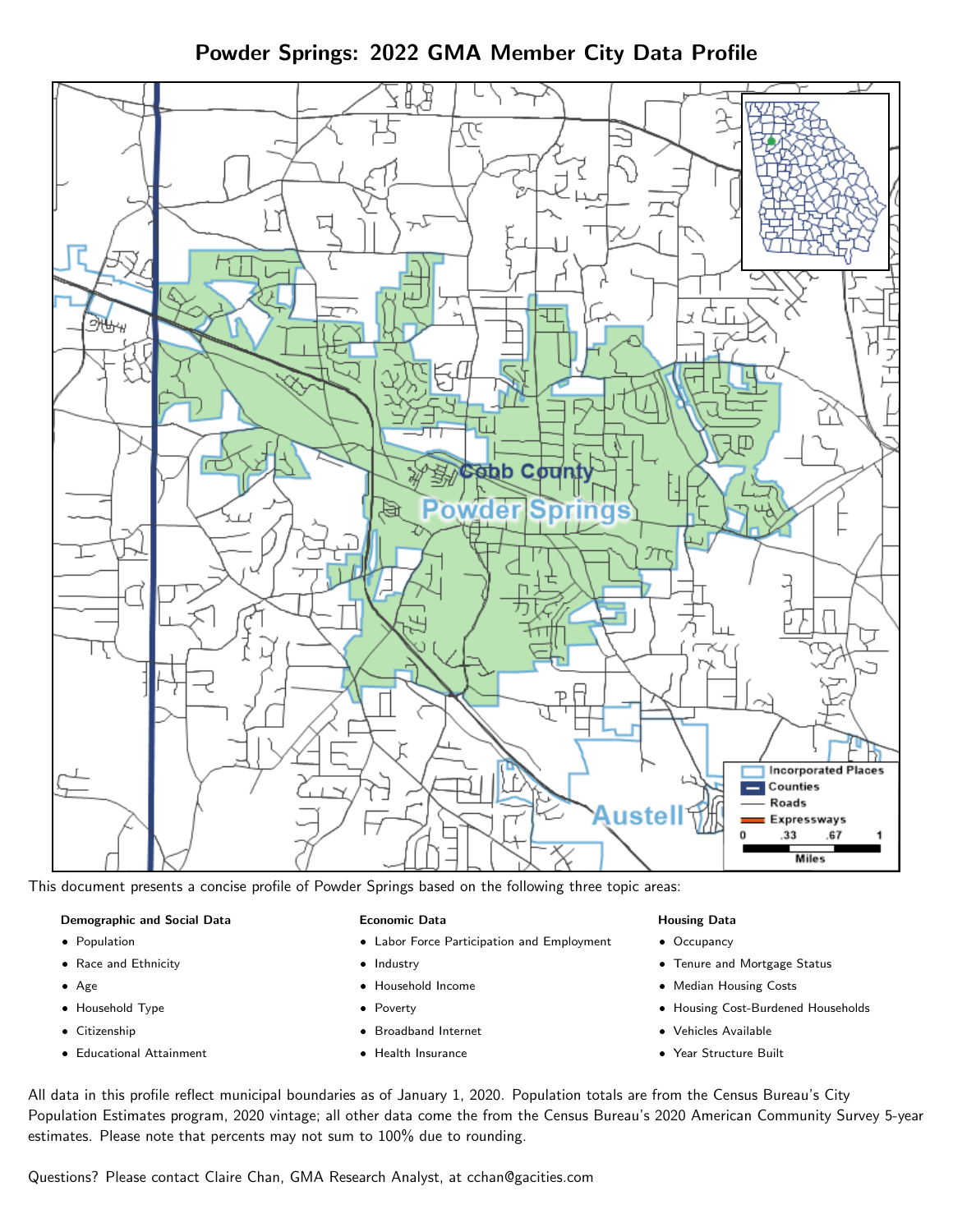# Powder Springs: Demographic and Social



Age 0% 1% 2% 3% 4% 5% Male **Female** Female 5% 4% 3% 2% 1% 85 and over 80-84 75-79 70-74 65-69 60-64 55-59 50-54 45-49 40-44 35-39 30-34 25-29 20-24 15-19 10-14 5-9 Under 5

**Citizenship** 



Source: American Community Survey, 2020 5-year estimates, table B05002 Source: American Community Survey, 2020 5-year estimates, table B15002

Race and Ethnicity



Source: U.S. Census Bureau, City Population Estimates, 2020 vintage Source: American Community Survey, 2020 5-year estimates, table B03002

## Household Type



Source: American Community Survey, 2020 5-year estimates, table B01001 Source: American Community Survey, 2020 5-year estimates, table B11001

### Educational Attainment



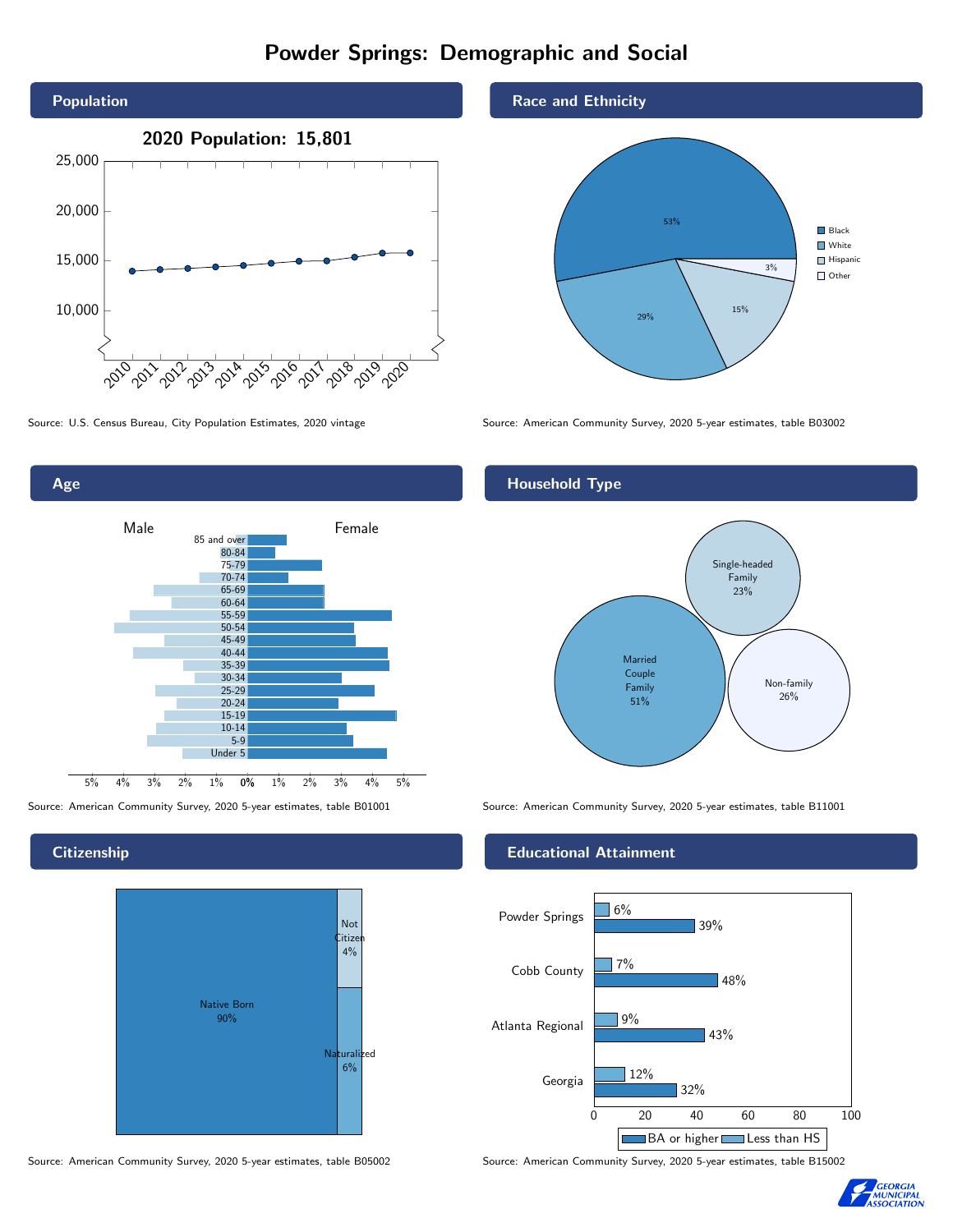# Powder Springs: Economic





Source: American Community Survey, 2020 5-year estimates, table B23001 Note: Unemployment rate is based upon the civilian labor force.



Source: American Community Survey, 2020 5-year estimates, tables B19013 and B19025 Source: American Community Survey, 2020 5-year estimates, table B17010



Source: American Community Survey, 2020 5-year estimates, table B28002 Source: American Community Survey, 2020 5-year estimates, table B18135

### Industry

**Poverty** 

| Agriculture, forestry, fishing and hunting, and mining      | $0\%$  |
|-------------------------------------------------------------|--------|
| Construction                                                | 6%     |
| Manufacturing                                               | 10%    |
| <b>Wholesale Trade</b>                                      | 5%     |
| Retail Trade                                                | 9%     |
| Transportation and warehousing, and utilities               | 10%    |
| Information                                                 | $2\%$  |
| Finance and insurance, real estate, rental, leasing         | 9%     |
| Professional, scientific, mgt, administrative, waste mgt    | $11\%$ |
| Educational services, and health care and social assistance | 18%    |
| Arts, entertainment, recreation, accommodation, food        | 9%     |
| service                                                     |        |
| Other services, except public administration                | $4\%$  |
| Public administration                                       | 7%     |

Source: American Community Survey, 2020 5-year estimates, table C24030

### Georgia Atlanta Regional Cobb County Powder Springs 14%  $\frac{1}{11}$ % 9% 6%  $20%$  $16%$  $11%$  $79%$

0 20 40 60 80 100

Total Population Children

#### Health Insurance